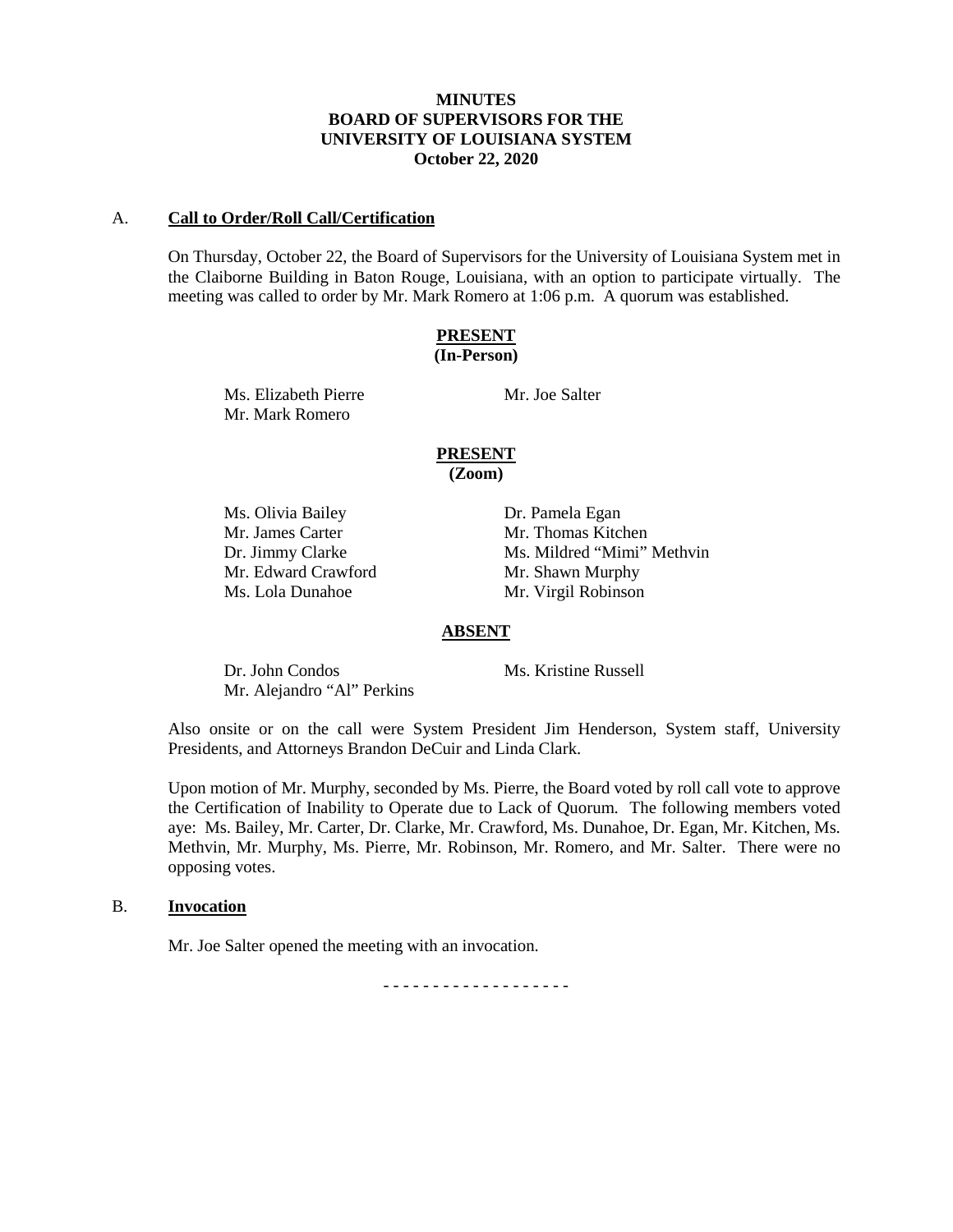## C. **Approval of Minutes of September 3 Special Board Meeting and September 3-4 Regular Board Meeting**

Upon motion of Mr. Robinson, seconded by Ms. Dunahoe, the Board voted to approve the minutes of the September 3 Special Meeting and the September 3-4 Regular Board Meeting. The following roll call vote was recorded. Ms. Bailey, Mr. Carter, Dr. Clarke, Mr. Crawford, Ms. Dunahoe, Dr. Egan, Mr. Kitchen, Ms. Methvin, Mr. Murphy, Ms. Pierre, Mr. Robinson, Mr. Romero, and Mr. Salter.

- - - - - - - - - - - - - - - - - - -

Upon motion of Mr. Carter, seconded by Mr. Salter, the Board voted to dispense with Committee deliberations and conduct business as a Committee of the Whole. The following members voted aye: Ms. Bailey, Mr. Carter, Dr. Clarke, Mr. Crawford, Ms. Dunahoe, Dr. Egan, Mr. Kitchen, Ms. Methvin, Mr. Murphy, Ms. Pierre, Mr. Robinson, Mr. Romero, and Mr. Salter.

### D. **Report of Grievance Committee**

Dr. Egan, Committee Chair, reported that the Grievance Committee had met earlier to consider the grievance of Dr. Quoc-Nam Tran, faculty member at Southeastern Louisiana University. She said that the Committee was recommending that the decision of the campus be upheld.

Upon motion of Dr. Egan, seconded by Mr. Salter, the Board voted to affirm Southeastern Louisiana University's decision concerning the grievance of Dr. Quoc-Nam Tran.

The following members voted aye: Ms. Bailey, Mr. Carter, Dr. Clarke, Mr. Crawford, Ms. Dunahoe, Dr. Egan, Mr. Kitchen, Ms. Methvin, Mr. Murphy, Ms. Pierre, Mr. Robinson, Mr. Romero, and Mr. Salter. There were no opposing votes.

### E. **Academic and Student Affairs Committee**

Ms. Dunahoe asked Dr. Jeannine Kahn, System Provost and Vice President for Academic Affairs, to present the agenda items.

Dr. Kahn described Items E.1.-E.4. and, upon motion of Mr. Murphy, seconded by Dr. Egan, the items were unanimously approved. The following members voted aye by roll call vote: Ms. Bailey, Mr. Carter, Dr. Clarke, Mr. Crawford, Ms. Dunahoe, Dr. Egan, Mr. Kitchen, Ms. Methvin, Mr. Murphy, Ms. Pierre, Mr. Robinson, Mr. Romero, and Mr. Salter. There were no opposing votes.

E.1. Northwestern State University's request for approval to offer an Undergraduate Certificate in Remote Systems Science and Technology.

*NOW, THEREFORE, BE IT RESOLVED, that the Board of Supervisors for the University of Louisiana System hereby approves Northwestern State University's request for approval to offer an Undergraduate Certificate in Remote Systems Science and Technology.*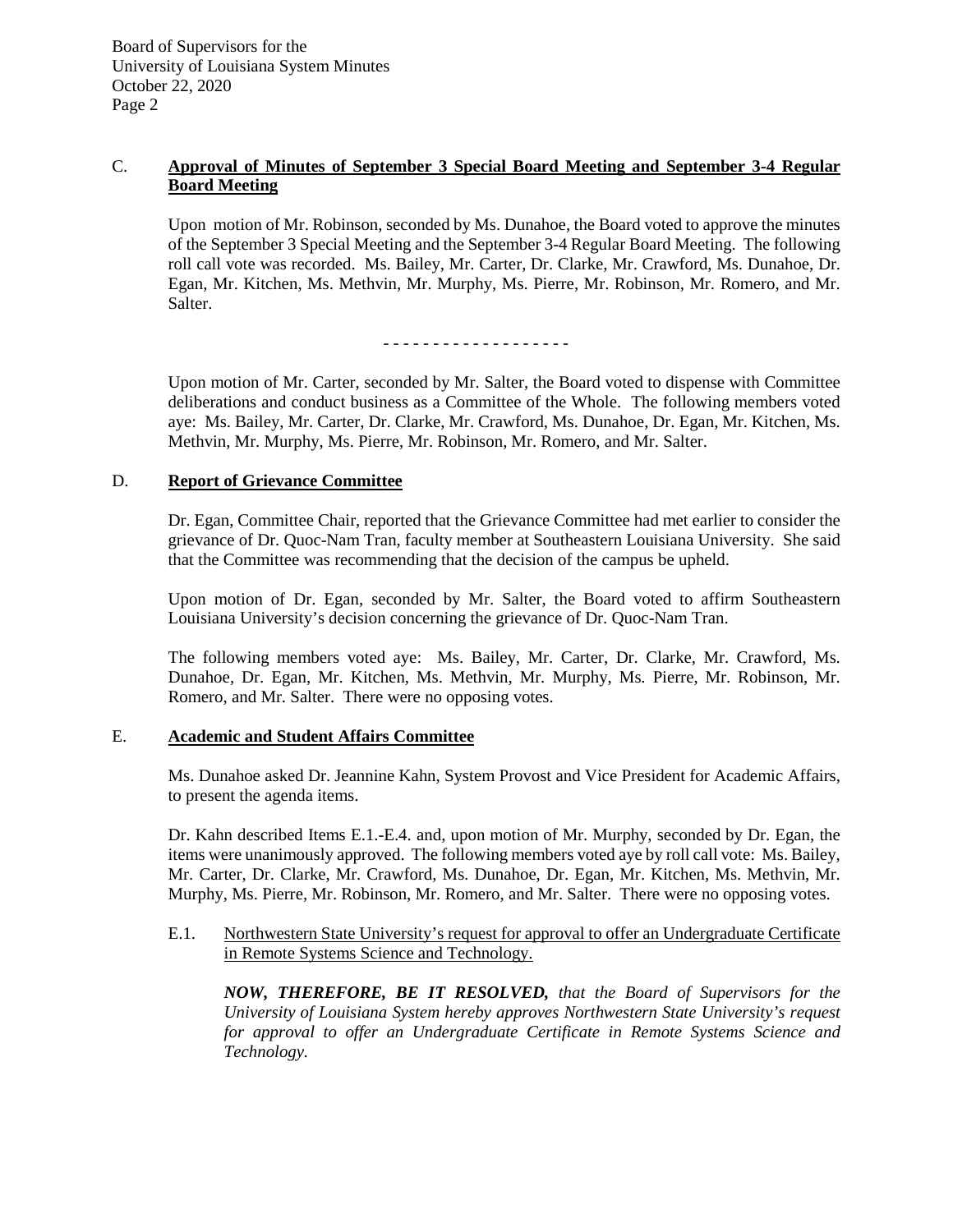> E.2. Southeastern Louisiana University's request for approval to offer a Bachelor of Science in Integrated Science and Technology.

*NOW, THEREFORE, BE IT RESOLVED, that the Board of Supervisors for the University of Louisiana System hereby approves Southeastern Louisiana University's request for approval to offer a Bachelor of Science in Integrated Science and Technology.* 

E.3. University of Louisiana at Monroe's request for approval to offer a Ph.D. in Pharmacology.

*NOW, THEREFORE, BE IT RESOLVED, that the Board of Supervisors for the University of Louisiana System hereby approves the University of Louisiana at Monroe's request for approval to offer a Ph.D. in Pharmacology.*

E.4. University of New Orleans' request to award an Honorary Doctorate of Humane Letters to Mr. Harry Shearer at the Fall 2020 Commencement Exercises.

*NOW, THEREFORE, BE IT RESOLVED, that the Board of Supervisors for the University of Louisiana System hereby approves the University of New Orleans' request to award an Honorary Doctorate of Humane Letters to Mr. Harry Shearer at the Fall 2020 Commencement Exercises.*

### F. **Athletic Committee**

Committee Chair Murphy asked Mr. Bruce Janet, System Director of Internal and External Audits, to describe the items for consideration.

Upon motion of Ms. Dunahoe, seconded by Mr. Murphy, the Board unanimously voted to approve Items F.1.-F.3. The following members voted aye by roll call vote: Ms. Bailey, Mr. Carter, Dr. Clarke, Mr. Crawford, Ms. Dunahoe, Dr. Egan, Mr. Kitchen, Ms. Methvin, Mr. Murphy, Ms. Pierre, Mr. Robinson, Mr. Romero, and Mr. Salter. There were no opposing votes.

F.1. Nicholls State University's request for approval of a contract with Mr. James Austin Claunch, Head Basketball Coach, effective October 28, 2020.

*NOW, THEREFORE, BE IT RESOLVED, that the Board of Supervisors for the University of Louisiana System hereby approves Nicholls State University's request for approval of a contract with Mr. James Austin Claunch, Head Basketball Coach, effective October 28, 2020.*

F.2. University of Louisiana at Lafayette's request for approval of a contract with Mr. Theo Sliman, Head Men's Golf Coach, effective July 1, 2020.

*NOW, THEREFORE, BE IT RESOLVED, that the Board of Supervisors for the University of Louisiana System hereby approves University of Louisiana at Lafayette's request for approval of a contract with Mr. Theo Sliman, Head Men's Golf Coach, effective July 1, 2020.*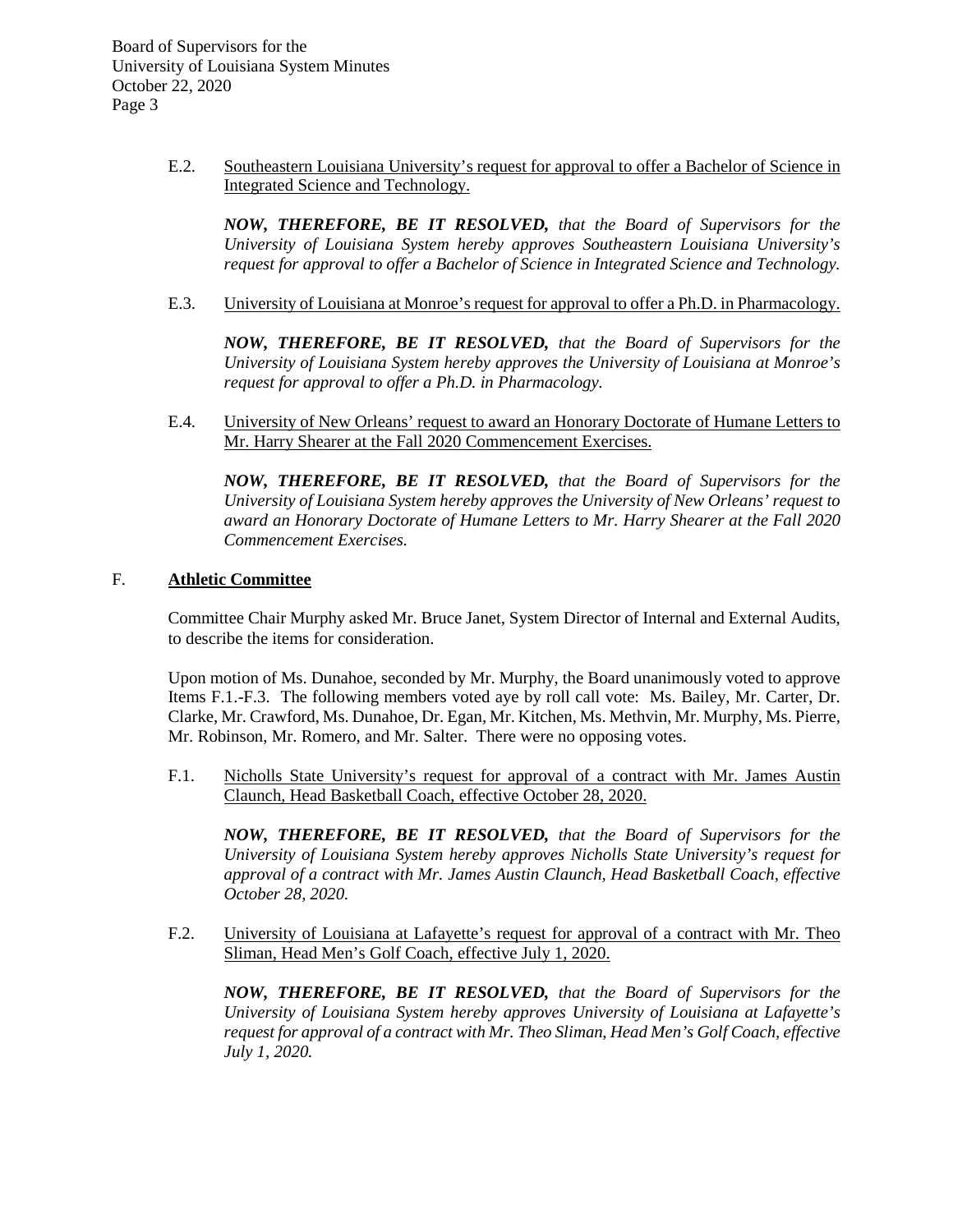> F.3. University of Louisiana at Lafayette's request for approval of an amendment to the contract with Mr. Timothy Leger, Assistant Football Coach, effective July 1, 2020.

*NOW, THEREFORE, BE IT RESOLVED, that the Board of Supervisors for the University of Louisiana System hereby approves University of Louisiana at Lafayette's request for approval of an amendment to the contract with Mr. Timothy Leger, Assistant Football Coach, effective July 1, 2020.*

### G. **Facilities Planning Committee**

In the absence of the Chair and Vice Chair, Mr. Romero Mr. Janet to present the Facilities Planning Committee items.

Upon motion of Ms. Pierre, seconded by Mr. Salter, the Board unanimously voted to approve items G.1.-G.4. The following Board members voted aye: Ms. Bailey, Dr. Clarke, Mr. Crawford, Ms. Dunahoe, Mr. Kitchen, Ms. Methvin, Mr. Murphy, Ms. Pierre, Mr. Robinson, Mr. Romero, and Mr. Salter.

G.1. Louisiana Tech University's request for approval to name a new wing in the College of Business the "Cox Family Atrium."

*NOW, THEREFORE, BE IT RESOLVED, that the Board of Supervisors for the University of Louisiana System hereby approves Louisiana Tech University's request for approval to name a new wing in the College of Business the "Cox Family Atrium."*

G.2. University of Louisiana at Lafayette's request for approval of a Ground Lease with Ragin Cajun Facilities, Inc. to construct a Photovoltaic Applied Research & Testing Laboratory (PART Lab), as authorized by La. R.S. 17:3361.

*NOW, THEREFORE, BE IT RESOLVED, that the Board of Supervisors for the University of Louisiana System hereby approves the University of Louisiana at Lafayette's request for approval of a Ground Lease with Ragin Cajun Facilities, Inc. to construct a Photovoltaic Applied Research & Testing Laboratory (PART Lab), as authorized by La. R.S. 17:3361.*

*BE IT FURTHER RESOLVED, that the University of Louisiana at Lafayette shall develop a Ground Lease between the Board of Supervisors for the University of Louisiana System and the Ragin Cajun Facilities, Inc. The President of the University or his designee shall be authorized to execute the Ground Lease contingent on approvals from UL System staff and legal counsel.*

*AND FURTHER, that the University of Louisiana at Lafayette will provide System office with copies of all final executed and approved documents for Board files.*

G.3. University of Louisiana at Lafayette's request for approval to demolish the Robert's House Apartment building.

*NOW, THEREFORE, BE IT RESOLVED, that the Board of Supervisors for the University of Louisiana System hereby approves the University of Louisiana at Lafayette's request to demolish the Robert's House Apartment building.*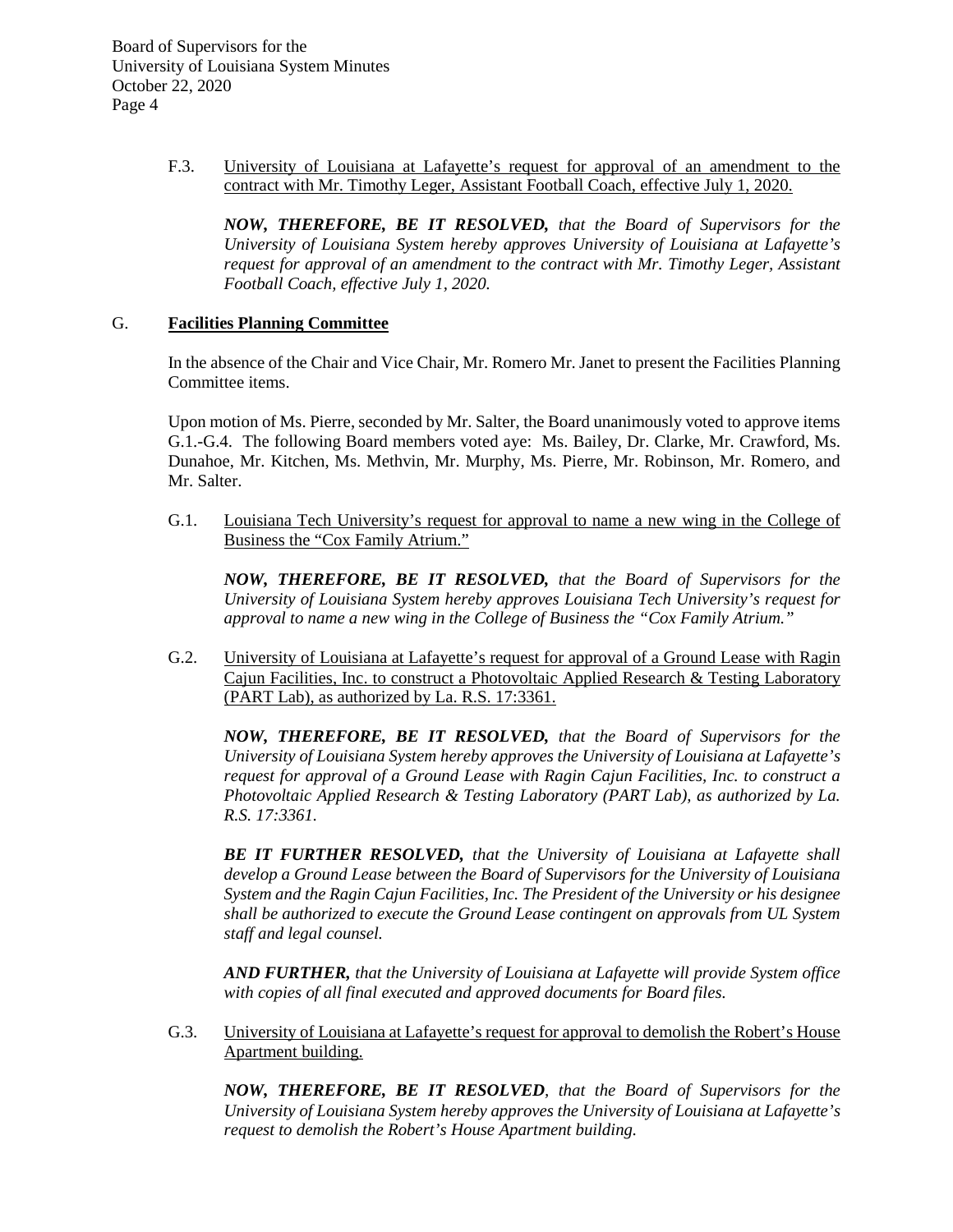> *AND FURTHER, that ULS staff and legal counsel ensure that all documents conform to statutory and administrative requirements.*

G.4. University of New Orleans' request for approval to enter into a Lease Agreement with Hynes Charter School Corporation and Friends of Hynes, both not-for-profit corporations, pursuant to the authority vested in La. R.S. 17:3361.

*NOW, THEREFORE, BE IT RESOLVED, that the Board of Supervisors for the University of Louisiana System hereby approves University of New Orleans' request for approval to enter into a Lease Agreement with Hynes Charter School Corporation and Friends of Hynes, both not-for-profit corporations, to proceed with execution of a lease agreement pursuant to the authority vested in La. R.S. 17:3361.* 

*BE IT FURTHER RESOLVED, that University of New Orleans has obtained final review from UL System staff, legal counsel, and shall secure all other appropriate approvals from agencies/parties of processes, documents, and administrative requirements prior to execution of documents.* 

*BE IT FURTHER RESOLVED, that the President of University of New Orleans or his or her designee is hereby designated and authorized to execute any and all documents associated with said lease.*

*AND FURTHER, that University of New Orleans will provide the System office with copies of all final executed documents for Board files.*

### H. **Finance Committee**

Mr. Kitchen asked staff to present the campus requests. Mr. Charles Wendt, System Director of Accounting and Financial Analysis, discussed H.1. and H.2., and Mr. Bruce Janet introduced the items H.3. and H.4.

Upon motion of Ms. Dunahoe, seconded by Mr. Robinson, the Board voted unanimously to approve Items H.1.-H.4., with the following roll call vote: Ms. Bailey, Mr. Carter, Dr. Clarke, Mr. Crawford, Ms. Dunahoe, Mr. Kitchen, Ms. Methvin, Mr. Murphy, Ms. Pierre, Mr. Robinson, Mr. Romero, and Mr. Salter.

H.1. Louisiana Tech University's request for approval to enter into an Affiliation Agreement with the Louisiana Tech Applied Research Corporation to provide applied research and contracting services for large contracts as well as support and facilities for classified contracts.

*NOW, THEREFORE, BE IT RESOLVED, that the Board of Supervisors for the University of Louisiana System hereby approves Louisiana Tech University's request to execute an Affiliation Agreement with the Louisiana Tech Applied Research Corporation, subject to review and approval of Board staff and counsel.*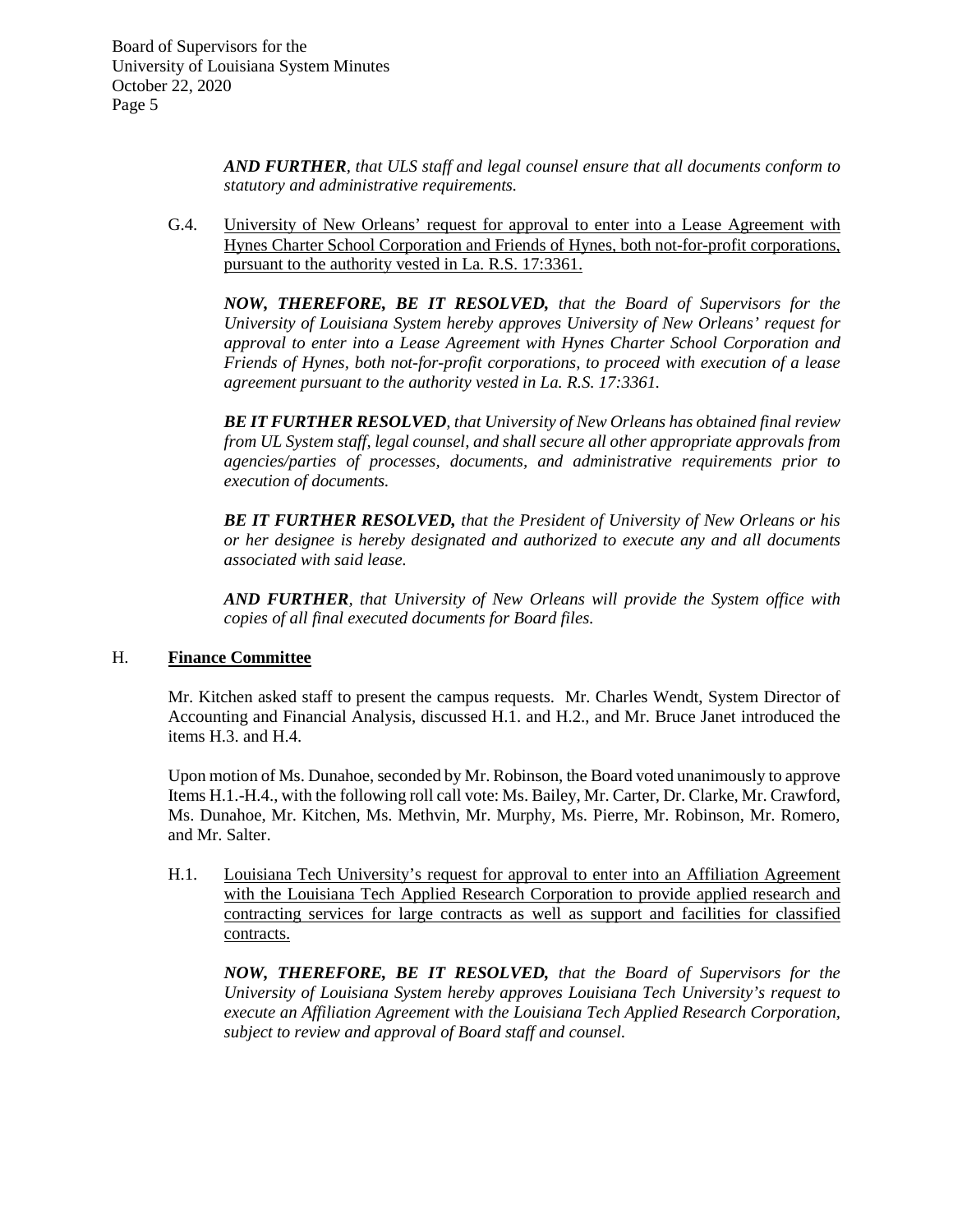> H.2. University of New Orleans' request for approval of a resolution granting authority for the issuance of Board of Supervisors for the University of Louisiana System Revenue Bonds not to exceed \$8 million (University of New Orleans Project).

*NOW, THEREFORE, BE IT RESOLVED, that the Board of Supervisors for the University of Louisiana System hereby authorizes the issuance of not to exceed \$8,000,000 Board of Supervisors for the University of Louisiana System Revenue Bonds (University of New Orleans Project), in one or more series, for the purposes of financing the Project.*

*BE IT FURTHER RESOLVED, that the University of New Orleans shall obtain final review from UL System staff and legal counsel to the Board, and shall secure all other appropriate approvals from agencies/parties of processes, documents, and administrative requirements prior to execution of documents.* 

*BE IT FURTHER RESOLVED, that the President of the University of Louisiana System, and his or her designee, and the President of the University of New Orleans, and his or her designee, are hereby authorized and directed to execute any and all documents necessary in connection with the issuance of the bonds described herein.*

*AND FURTHER, that the University of New Orleans will provide the System office with copies of all final executed documents for the Board's files.*

H.3. University of Louisiana System's request for acceptance of revised Internal Audit Charters for (a) Grambling State University, (b) Louisiana Tech University, (c) Nicholls State University, (d) Northwestern State University, (e) Southeastern Louisiana University, (f) University of Louisiana at Monroe, (g) University of Louisiana System, and (h) University of New Orleans.

*NOW, THEREFORE, BE IT RESOLVED, that the Board of Supervisors for the University of Louisiana System hereby approves University of Louisiana System's request for acceptance of revised Internal Audit Charters for (a) Grambling State University, (b) Louisiana Tech University, (c) Nicholls State University, (d) Northwestern State University, (e) Southeastern Louisiana University, (f) University of Louisiana at Monroe, (g) University of Louisiana System, and (h) University of New Orleans.* 

H.4. University of Louisiana System's request for acceptance of the Fiscal Year 2019-20 Financial and Compliance Representation Letter for the University of Louisiana System.

*NOW, THEREFORE, BE IT RESOLVED, that the Board of Supervisors for the University of Louisiana System hereby accepts the Fiscal Year 2019-20 Financial and Compliance Representation Letter for the University of Louisiana System.*

H.5. University of Louisiana System's report on internal and external audit activity for the period of August 24 to October 18, 2020.

This was a report only, and no action was required by the Board.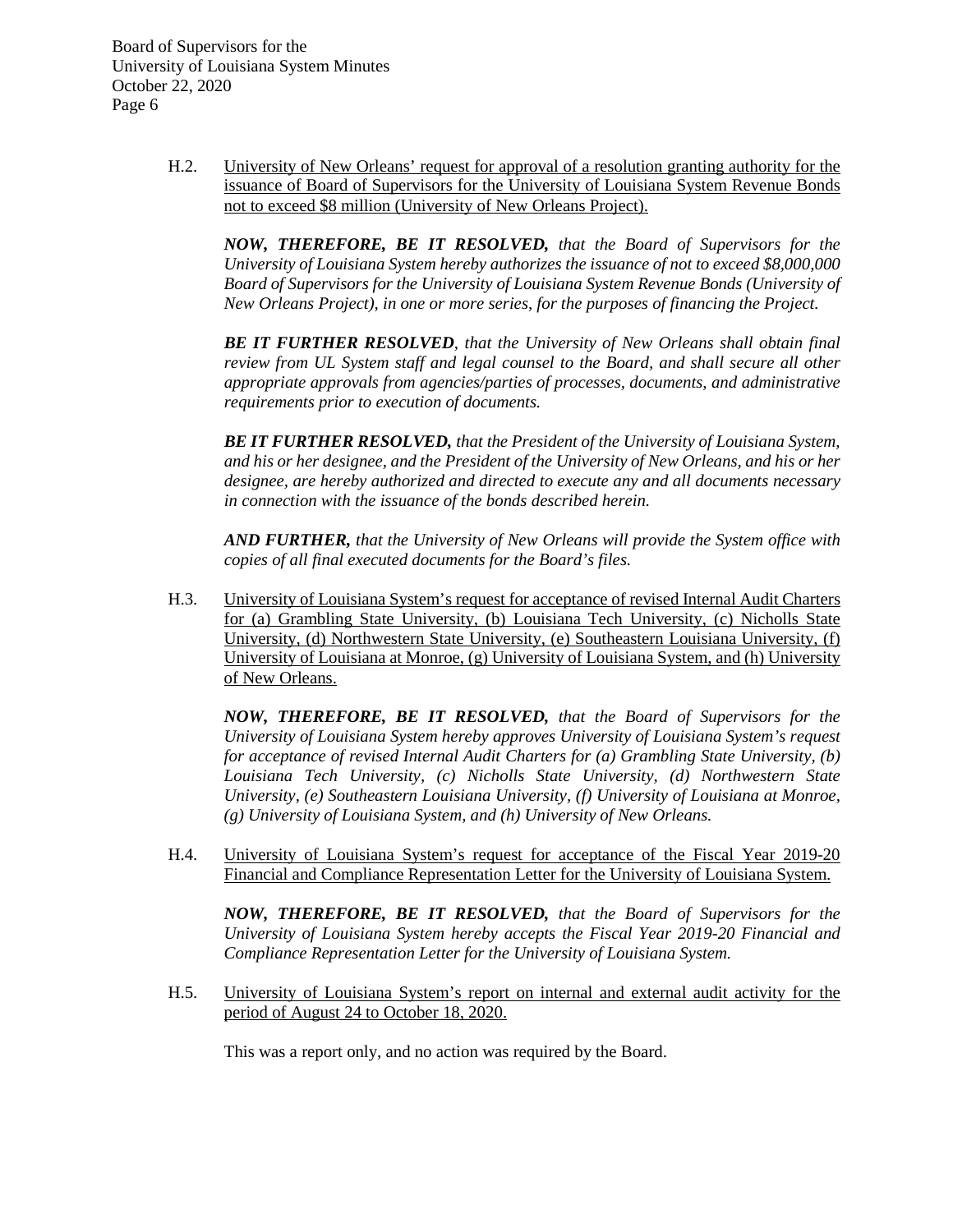### H.6. University of Louisiana System's discussion of Fiscal Year 2019-20 fourth quarter financial reports and ongoing assurances.

This was a report only, and no action was required by the Board.

## I. **Personnel Committee**

Ms. Methvin asked Mr. Marcus Jones, System Executive Vice President and Chief Operating Officer, to present the campus requests.

Upon motion of Ms. Pierre, seconded by Ms. Dunahoe, the Board voted unanimously to approve Items I.1.-I.2. below.

I.1. University of Louisiana at Lafayette's request for approval to appoint Dr. Linda Nichols as Dean of the B.I. Moody III College of Business Administration effective August 15, 2020.

*NOW, THEREFORE, BE IT RESOLVED, that the Board of Supervisors for the University of Louisiana System hereby approves University of Louisiana at Lafayette's request for approval to appoint Dr. Linda Nichols as Dean of the B.I. Moody III College of Business Administration effective August 15, 2020.*

I.2. University of Louisiana at Monroe's request for approval to appoint Dr. Valerie S. Fields as Vice President for Student Affairs effective October 26, 2020.

*NOW, THEREFORE, BE IT RESOLVED, that the Board of Supervisors for the University of Louisiana System hereby approves University of Louisiana at Monroe's request for approval to appoint Dr. Valerie S. Fields as Vice President for Student Affairs effective October 26, 2020.*

- - - - - - - - - - - - - - - - - - - - -

Dr. Jaimie Hebert, Provost of University of Louisiana at Lafayette, introduced Dr. Linda Nichols as the new Dean of the B.I. Moody III College of Business Administration.

President Ron Berry introduced Dr. Valerie Fields as the new Vice President for Student Affairs at University of Louisiana at Monroe.

#### J. **Legislation Committee**

Chair Joe Salter asked Ms. Cami Geisman, System Vice President for Marketing and Communication, to report to the Committee.

### J.1. Update of 2020 Second Extraordinary Session of the Louisiana Legislature

Ms. Geisman reported on the bills of interest to the higher education community. She referred to SB 30, HB 40, SB 32, SB 44, and SB 45.

**SB 30** Provides regarding purchase of telecommunications and video equipment by certain educational entities.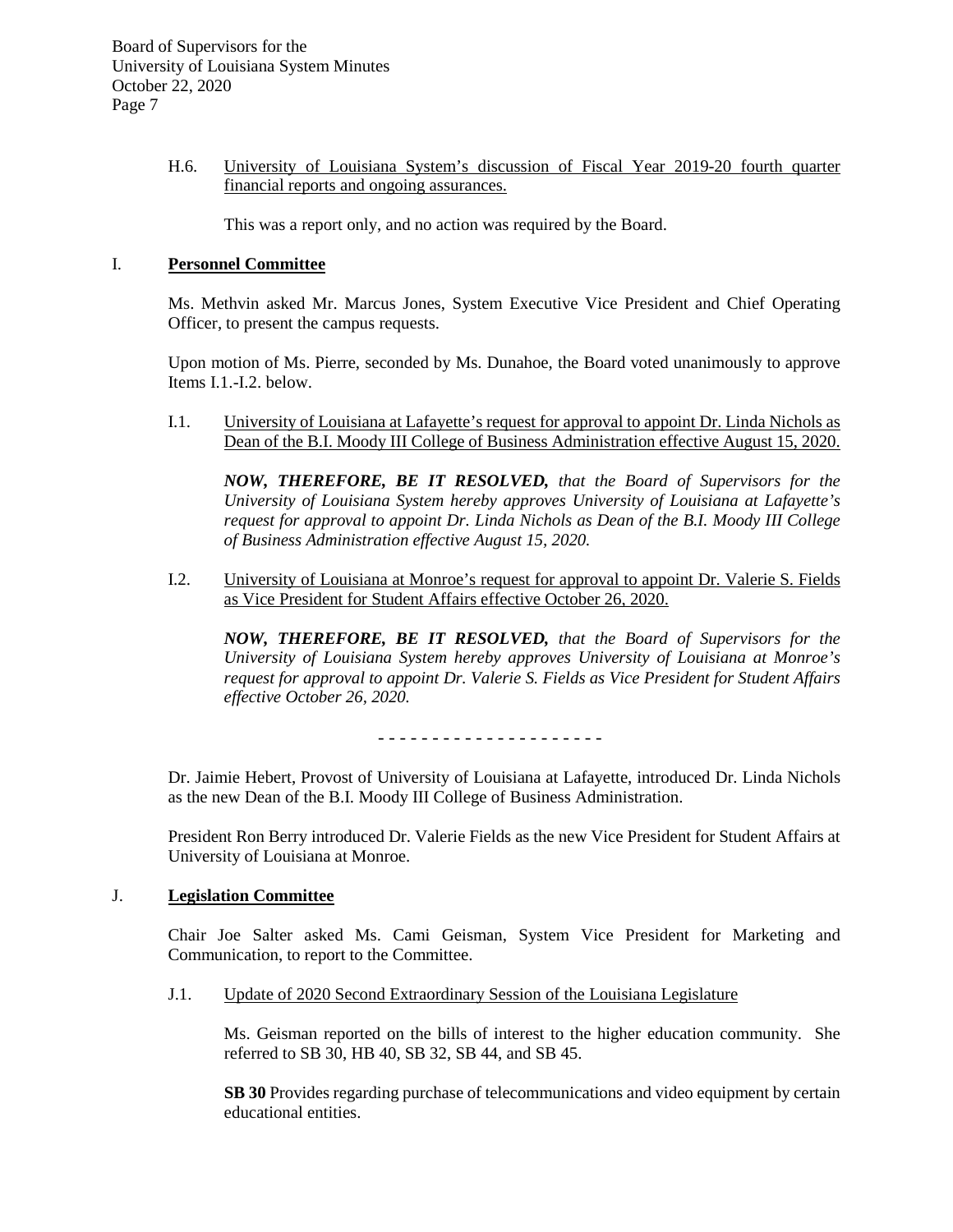> **HB 40** Provides relative to qualifications for Taylor Opportunity Program for Students scholarships.

> **SB 32** Grants certain operational autonomies to certain public postsecondary education institutions.

> **SB 44** Constitutional amendment to authorize the governor to appoint persons who reside out-of-state as certain at-large members of public postsecondary education boards of supervisors.

> **SB 45** Provides for the "Lod Cook Act," which authorizes the governor to appoint persons who reside out-of-state at certain at-large members of the public postsecondary boards of supervisors.

> Ms. Geisman said that the Legislative Session was scheduled to conclude no later than 6:00 p.m. on October 27.

## K. **System President's Business**

## K.1. Personnel Actions

President Henderson said that System staff had reviewed all personnel actions from the campuses and recommends approval.

*Upon motion of Mr. Salter, seconded by Ms. Pierre, the Board voted by roll call to approve the System personnel actions.*

The following members voted aye: Ms. Bailey, Dr. Clarke, Ms. Dunahoe, Dr. Egan, Mr. Kitchen, Ms. Methvin, Ms. Pierre, Mr. Robinson, Mr. Romero, and Mr. Salter. There were no opposing votes.

#### K.2. System President's Report

#### *McNeese Update*

President Daryl Burckel, McNeese State University, provided an update to the Board concerning the status of recovery efforts from Hurricanes Laura and Delta. Also, it was reported that the McNeese Foundation has set up a hurricane relief fund to aid the campus community. In addition, Dr. Henderson said that the other universities have continued to provide needed support to McNeese.

#### *SAC Initiative/Title IX Compliance*

Ms. Erica Calais, System Vice President for Student Affairs, informed the Board about a Student Advisory Council (SAC) project to help the McNeese community in view of the recent storms. She said that she was encouraged by the level of concern that students from all nine campuses have shown to those affected as well as their willingness to help.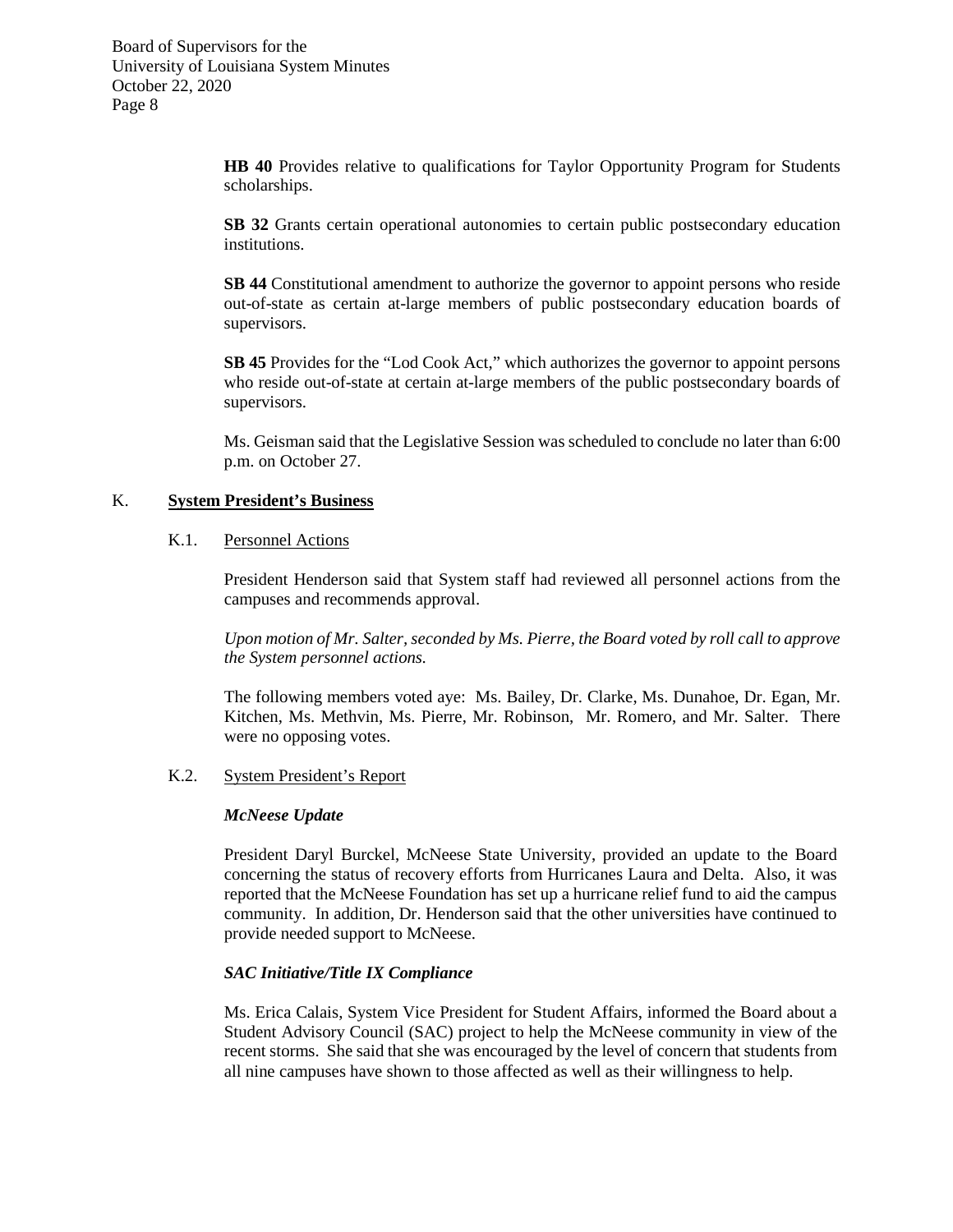> In addition, Ms. Calais reported that, in response to the change in Title IX requirements, all System institutions had revised their sexual misconduct policies and published them on their campus websites.

### *Update on COVID-19*

Dr. Henderson reported on continuing efforts by the campuses to mitigate the spread of COVID-19. He commended the universities for remaining vigilant in enforcing guidelines and stated that a partnership with the National Guard to test on or near campuses was invaluable.

## *Data Dashboard*

Dr. Henderson asked Dr. Claire Norris to give the Board an update about her recent work with campus Institutional Research professionals. Dr. Norris stated that she has been collaborating with them to create dashboards that are tools to provide information that will assist with decision making in the future. She encouraged the Board to visit the data dashboard.

## *Compete LA*

Dr. Henderson said that the Compete LA initiative has been continuing to advance. He stated that the program had been featured in *Forbes* in an October 8 article titled "We Want You Back: How the University of Louisiana System Will Reengage Learners," after announcing a new feature, Compete LA Academy. He also commended the director, Ms. Katie Barras, for her management of the Compete LA program.

### *Free Speech*

President Henderson said that free expression is essential to freedom and that the System is committed to free speech among students, faculty, staff, and visitors per Board policy. Freedom of speech also includes peaceful and orderly protests and/or demonstrations, but does not allow for disruption to campus operations or danger to others.

# L. **Board Chair's Business**

### L1. Board Chair's Report

### *Nominating Committee*

Mr. Romero stated that he was appointing Mr. Al Perkins, Ms. Kristine Russell, and Mr. Joe Salter as Chair to the Nominating Committee. He said that the Committee will meet prior to the next Board meeting to consider 2021 officers and be prepared to submit a recommendation to the Board at the December meeting.

### *Training - Ethics/Preventing Sexual Harassment*

Chair Romero said that in-person Ethics training will not be available this year for Board members. Because of that, he advised them to respond to correspondence from Mr. Bruce